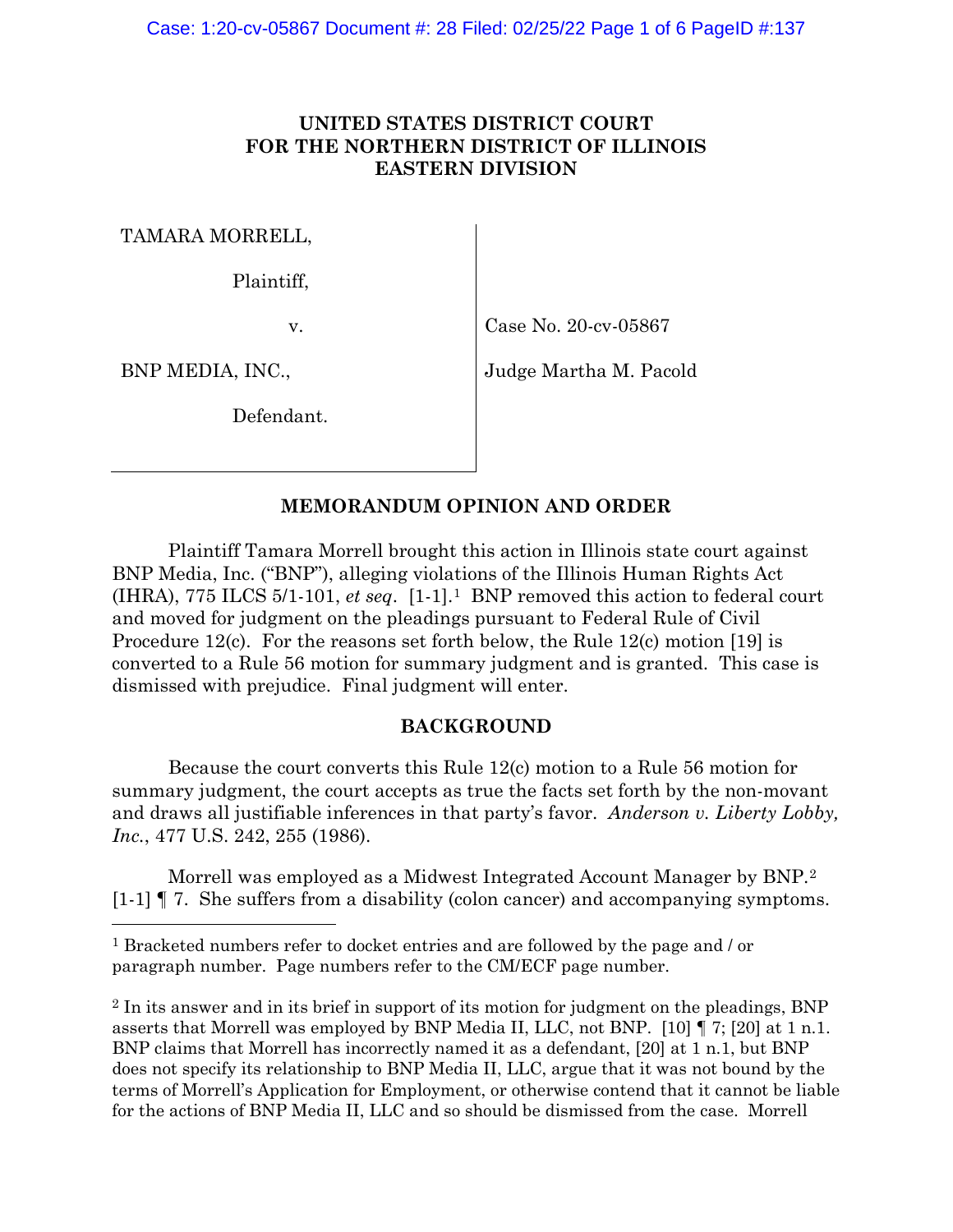*Id.* 10. She required accommodations from BNP that did not affect her ability to perform her essential job duties. *Id*. ¶ 11. The complaint alleges that BNP terminated Morrell on October 1, 2018, because of her disability and, shortly before her termination, Morrell returned to work from a surgery related to her disability. *Id.* 12. Morrell alleges that the termination was pretextual and that Morrell's post-surgery performance was similar to her performance in previous years and better than comparators. *Id*. ¶ 14–15.

Morrell filed the complaint in the Circuit Court of Cook County on August 26, 2020. [1-1]. She alleged two claims: Disability Discrimination (Count I) and Failure to Accommodate (Count II) in violation of the IHRA. *Id*. BNP removed the action to this court on October 1, 2020. [1]. BNP answered the complaint, [10], and has now moved for judgment on the pleadings, [19]. The court has jurisdiction pursuant to 28 U.S.C. § 1332. [9].

### **LEGAL STANDARD**

Under Federal Rule of Civil Procedure 12(c), a party may move for judgment on the pleadings after the pleadings are closed but early enough not to delay trial. Ordinarily, in ruling on a 12(c) motion, the court may consider the pleadings, including the complaint, the answer, and any documents attached to the pleadings. *N. Ind. Gun & Outdoor Shows, Inc. v. City of S. Bend*, 163 F.3d 449, 452 (7th Cir. 1998). When a party presents matters outside the pleadings on a Rule 12(c) motion, the motion must be treated as a motion for summary judgment under Rule 56. Fed. R. Civ. P. 12(d); *see also Interlease Aviation Investors II v. Vanguard Airlines*, No. 02 C 4801, 2004 WL 1149397, at \*18 (N.D. Ill. May 19, 2004) ("Where the parties rely on documents beyond the pleadings, however, a court must convert the Rule 12(c) motion into a motion for summary judgment.").

Here, both parties have relied upon documents that are neither attached to nor referenced in the pleadings. BNP attached to its motion an "Application for Employment" that Morrell filled out and signed. [20] at 13. Morrell attached to her response a "Proprietary Information and Confidentiality Agreement" that she also signed and references in her brief. [24-1]. Neither of these documents is incorporated by reference into the pleadings. The complaint does not either explicitly or implicitly refer to the application for employment or the confidentiality agreement. Morrell has not based any of her claims upon a breach of either of these agreements. Therefore, because the parties rely on these documents in their briefing, the court converts BNP's Rule 12(c) motion to a Rule 56 summary judgment motion.

does not respond to BNP's claim that she sued the wrong entity. *See* [24]. Because this issue is not relevant for the disposition of the current motion, the court declines to address it and will assume for the purpose of resolving this motion that BNP employed Morrell and was party to any agreements at issue in this case.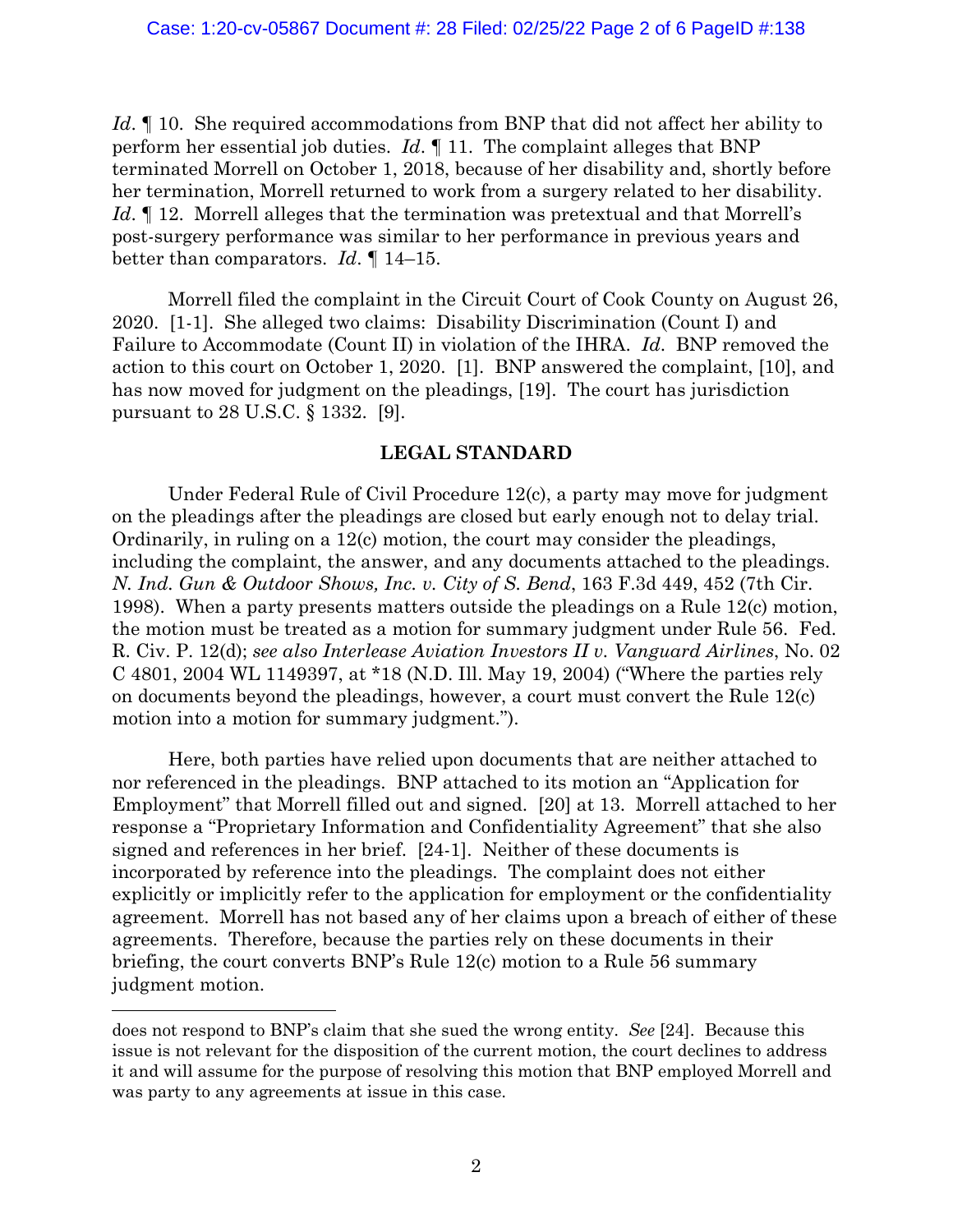Summary judgment is proper where "the movant shows that there is no genuine dispute as to any material fact and the movant is entitled to judgment as a matter of law." Fed. R. Civ. P. 56(a); *see also Celotex Corp. v. Catrett*, 477 U.S. 317, 322 (1986). A genuine dispute as to any material fact exists if "the evidence is such that a reasonable jury could return a verdict for the nonmoving party." *Anderson*, 477 U.S. at 248. The substantive law controls which facts are material. *Id.*

### **DISCUSSION**

BNP argues that Morrell's claims are barred as a matter of law and must be dismissed because the employment application that Morrell signed with BNP limits the time period in which Morrell can bring a claim against her former employer to 182 days after the event forming the basis for her complaint occurred. [20] at 1–2, 13. BNP asserts that the employment application is an enforceable contractual agreement to shorten the time to file a claim and that these types of provisions are routinely upheld under Illinois law. *Id*. at 6.

Morrell argues that the employment application cannot be considered in a Rule 12(c) motion and that the limitations period in the application is not enforceable. [24] at 3–5. Specifically, Morrell contends that the limitations period in the application agreement is not enforceable because it was only contained in the employment application "on the fifth and final page, without heading or other distinct declaration, and buried in the final paragraph." *Id*. at 4. Morrell also contends that BNP did not include the agreement in the separate confidentiality agreement she attached to her brief and "never reminded her of the limitations period in the Termination Letter and termination checklist." *Id*. at 5. She contends that in order for her to "knowingly and voluntarily accept this limitations provision, [BNP] had an obligation to at least mention it again, either in subsequent employment contracts . . . or upon her termination of employment." *Id*.

The employment application prohibits Morrell's claims as a matter of law. The employment application unambiguously states: "I agree that if I am employed by the Company: . . . (3) that in partial consideration for my employment, I shall not commence any action or other legal proceeding relating to my employment or the termination thereof more than 182 days after the event complained of and agree to waive any statute of limitations to the contrary." [20] at 16. In the same sentence, the employment application states: "(5) that this constitutes the entire agreement between the Company and myself and that any and all prior agreements are null and void, and that nothing in any documents published by the Company, either before or after this agreement, shall in any way modify the above terms." *Id*. Immediately following the paragraph containing the limitations provision is the sentence: "I HAVE READ, UNDERSTAND AND AGREE TO THE ABOVE STATEMENTS AND CONDITIONS OF EMPLOYMENT." *Id*. Morrell's signature, dated July 26, 2015, appears immediately below this sentence. *Id*. Morrell does not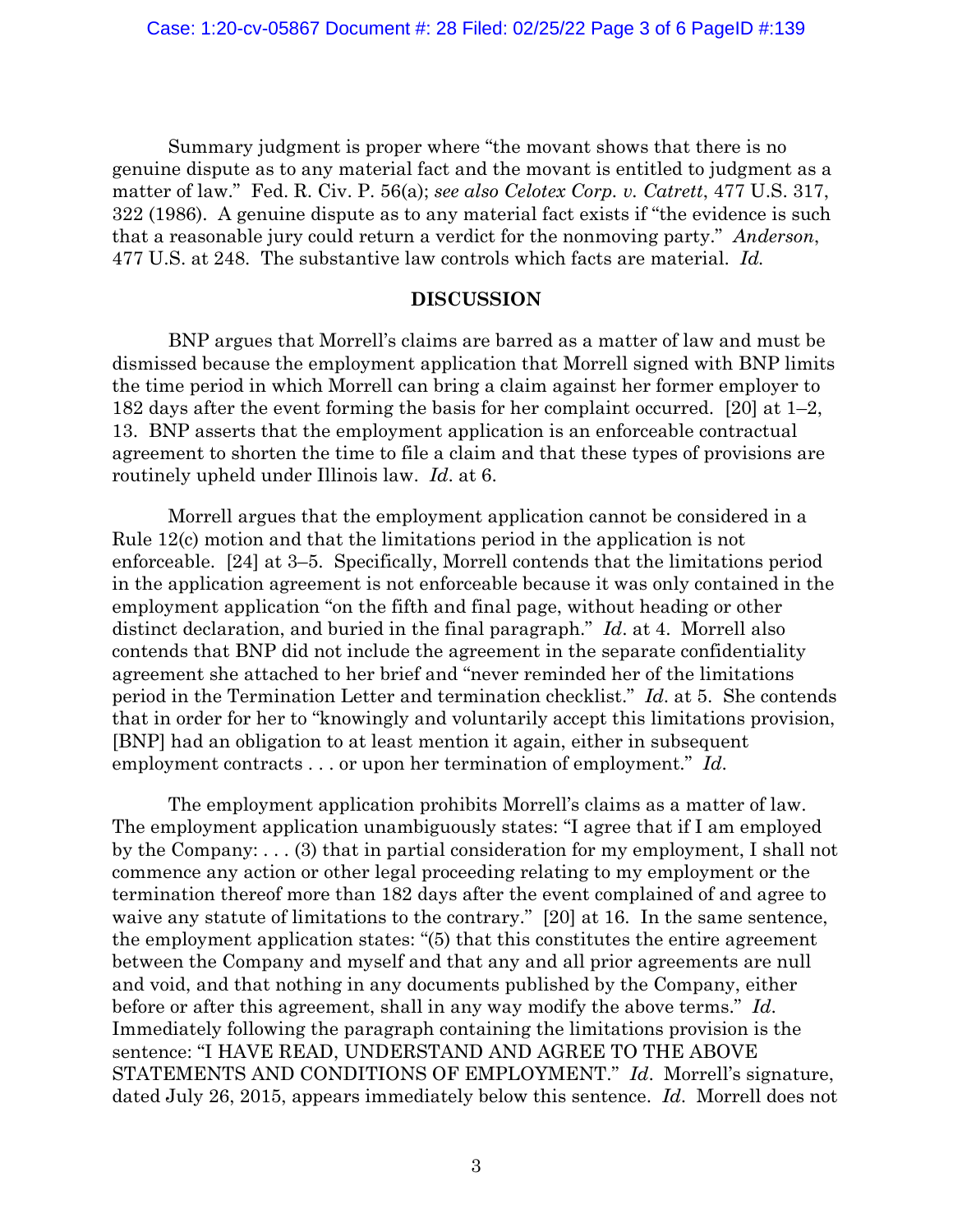#### Case: 1:20-cv-05867 Document #: 28 Filed: 02/25/22 Page 4 of 6 PageID #:140

dispute that she signed the agreement. She also does not dispute that she brought her action against BNP outside the contractual 182-day limitations period. *See* [24] at 3–5.

Under Illinois law—which the parties do not dispute governs the employment application[3—](#page-3-0)contractual limitations are generally upheld if they are "(1) knowingly and voluntarily accepted, (2) reasonable, and (3) not inconsistent with public policy." *Taylor v. W. & S. Life Ins. Co.*, 966 F.2d 1188, 1203–04 (7th Cir. 1992) (footnotes omitted).

Morrell argues that the limitations period was not entered into knowingly or voluntarily because it was only contained on the fifth<sup>[4](#page-3-1)</sup> and final page without a heading or distinct identifier and because BNP did not remind her of the limitations period once it terminated her. [24] at 4–5. For the same reasons, she also argues that it is unreasonable. *Id.* at 5. She further argues that it would be "against public policy to allow employers to disguise the limitations clause in an employment application, before employment is even granted or commenced, and then fail to include that limitations provision in a subsequent Employment Agreement or anywhere else." *Id*.

But while Morrell focuses on the placement of the limitations period in the employment agreement and argues that defendant did not make it obvious in the contract, she does not contend that she was unaware of the limitations period at the time she signed the contract or that she did not voluntarily accept it. She relies on *Taylor*, where the Seventh Circuit affirmed the district court's holding that a limitations period was voluntarily accepted because the clause was "concisely stated on the first full page of each contract, and the [plaintiffs] signed each one of these contracts." 966 F.2d at 1205. She compares the placement of the limitations period in her employment application with the placement of the limitations clauses in *Taylor* to argue that BNP "disguised" the clause on the final page and paragraph of the application. [24] at 4.

But *Taylor* did not turn on the exact page on which the limitations period appeared so much as whether the plaintiff was aware of the clause and chose to accept it. *See Taylor*, 966 F.2d at 1205; *see also Sgouros v. TransUnion Corp.*, 817 F.3d 1029, 1034 (7th Cir. 2016) ("Generally, a party who signs a written contract is presumed to have notice of all of the contract's terms."); *Bonny v. Soc'y of Lloyd's*, 3 F.3d 156, 160 n.10 (7th Cir. 1993) ("It is a fundamental principle of contract law

<span id="page-3-0"></span><sup>3</sup> *See Hartford Fire Ins. Co. v. Aaron Indus., Inc.*, No. 18 CV 4123, 2020 WL 91991, at \*3, (N.D. Ill. Jan. 8, 2020) ("Parties can waive the choice of law issue by failing to assert it if they submit to Illinois law and rely solely on it." (quotation marks omitted)).

<span id="page-3-1"></span><sup>4</sup> The employment application contains four pages. [20] at 13–16. The limitations period is on the fourth and final page. [20] at 16.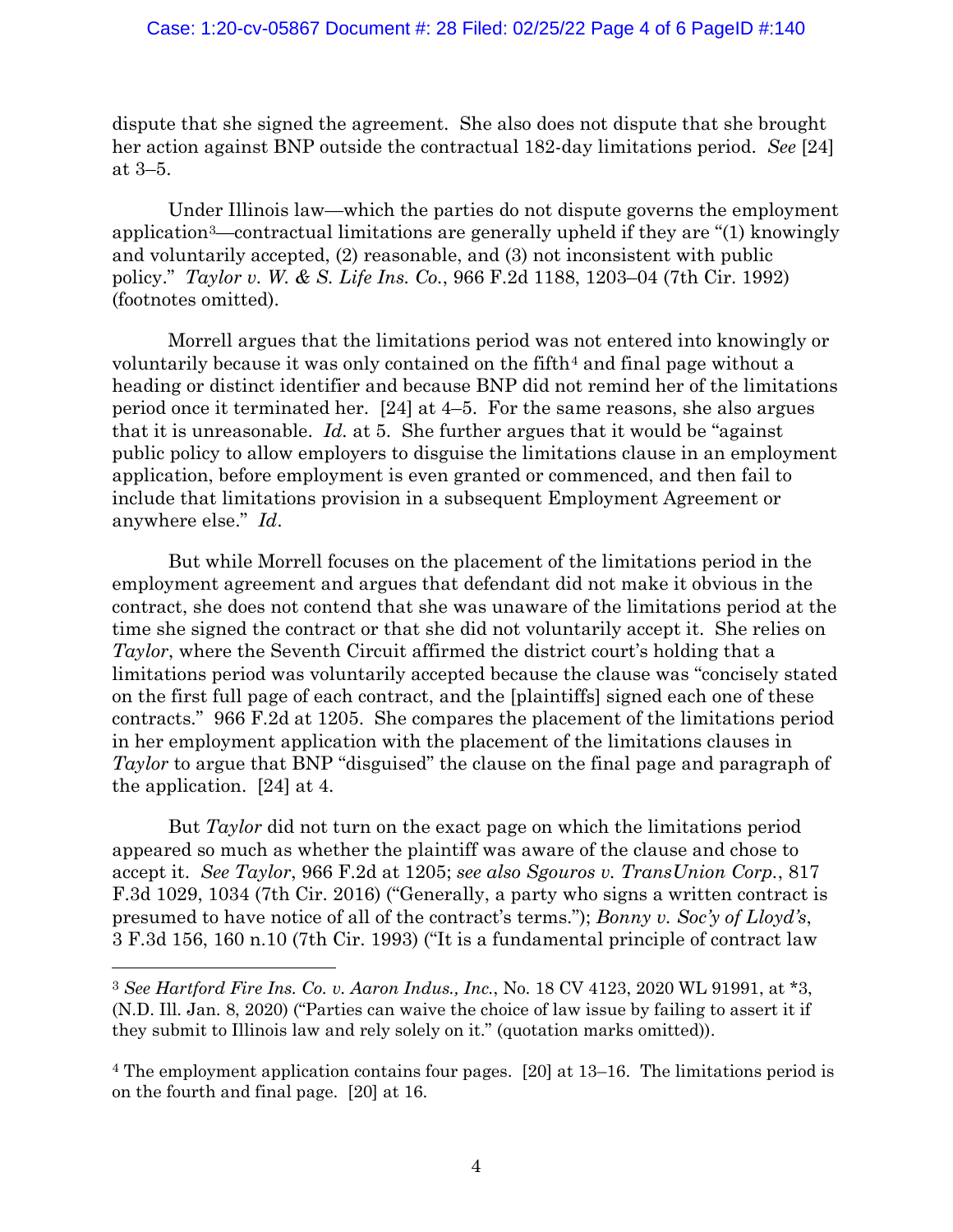that a person who signs a contract is presumed to know its terms and consents to be bound by them."). Here, Morrell does not argue that she was unaware of the limitations period or any other provision in the employment application when she signed the application or that she did not voluntarily accept the terms of the application. Moreover, the employment application was only four pages long. The terms in which the limitations period appeared were confined to one page and three paragraphs, followed by a sentence in all caps that read: "I HAVE READ, UNDERSTAND AND AGREE TO THE ABOVE STATEMENTS AND CONDITIONS OF EMPLOYMENT." [20] at 16. Morrell's signature appears immediately below this sentence.

Second, Morrell provides no citations for her contention that BNP was under an obligation to remind Morrell about the limitations period when she was terminated or to mention the limitations period in an unrelated confidentiality agreement that she signed as part of her employment. [24] at 5. Morrell had a duty to read the employment application, and she does not assert that she was unaware of the limitations period when she signed the application. *See Wells Fargo Bank, N.A. v. Siegel*, 540 F.3d 657, 663 (7th Cir. 2008) ("A party may not disclaim knowledge of a contract that he has signed by later asserting that he did not read it or understand it.").

Similarly, Morrell provides no citations for her contention that the limitations period here is against Illinois public policy or that it would be unreasonable to hold Morrell to the terms of the employment application in this situation. Moreover, "Illinois has 'routinely upheld contractual provisions shortening a limitations period otherwise provided by statute.'" *Ravenscraft v. BNP Media, Inc.*, No. 09 C 6617, 2010 WL 1541455, at \*3 (N.D. Ill. Apr. 15, 2010) (quoting *Thomas v. Guardsmark, Inc.*, 381 F.3d 701, 706 (7th Cir. 2004)).

Morrell's argument that the employment application should not be considered in a Rule 12(c) motion is also unpersuasive. [24] at 3–4. Morrell argues that her complaint does not "invite her job application as part of a 12(c) motion for judgment on the pleadings." *Id*. at 3. The court agrees, but Morrell, like BNP, also attached matters outside the pleadings in her response to BNP's motion for judgment on the pleadings. *See* [24-1]. Because the parties have attached matters outside the pleadings and have asked the court to consider those documents in ruling on the motions, the court must convert the motion to a motion for summary judgment. *See* Fed. R. Civ. P. 12(d); *Matrix IV., Inc. v. Am. Nat'l Bank & Tr. Co. of Chi.*, No. 06 C 1661, 2008 WL 4643783, at \*8 (N.D. Ill. Oct. 15, 2008) ("If the court considers matters outside the pleadings, however, the court should convert the motion for judgment on the pleadings into a motion for summary judgment.").

Additionally, Morrell argues that summary judgment would be inappropriate here because further discovery is necessary to determine if she was actually aware of the limitations provision. [24] at 3–4. But for the reasons already explained,